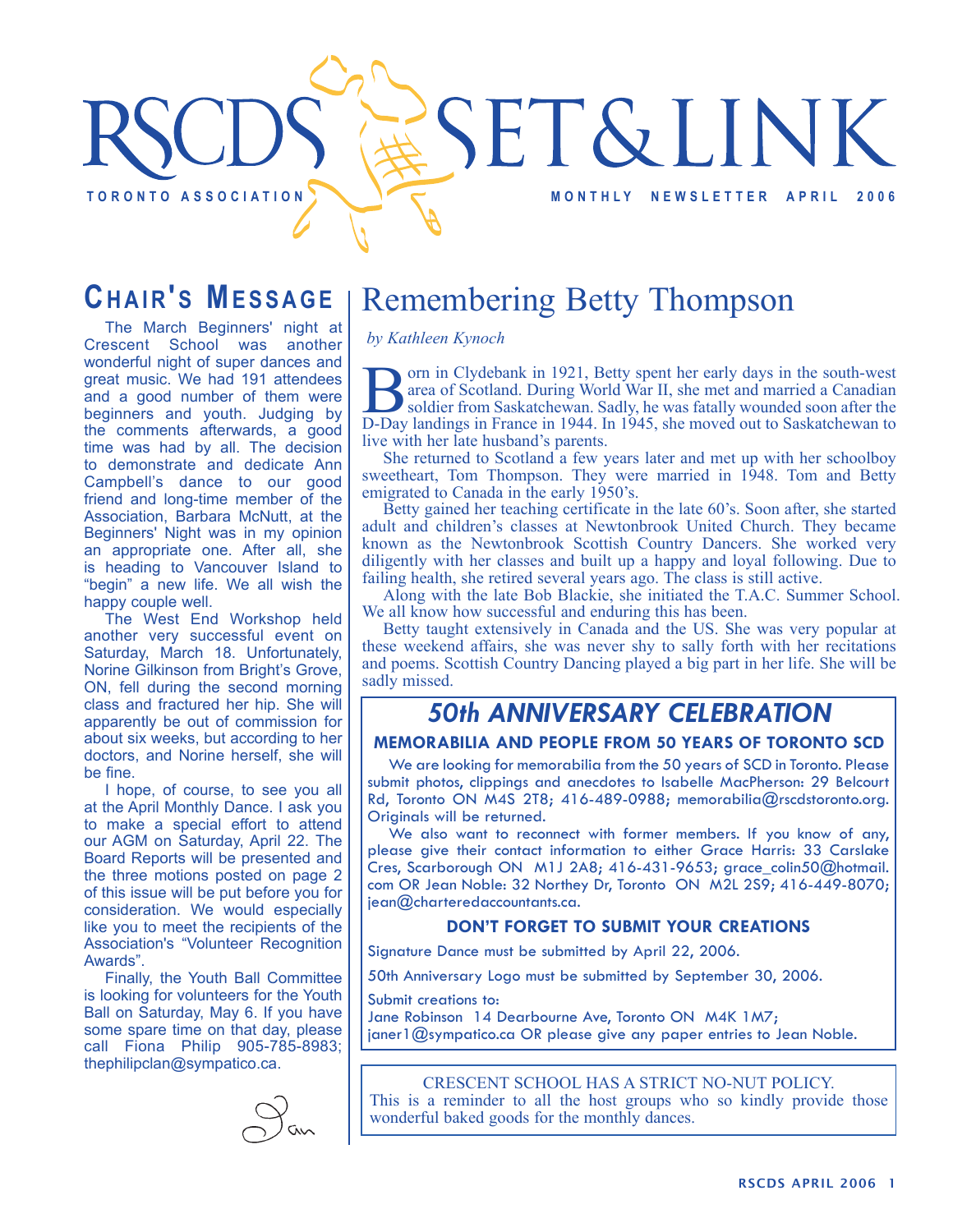| <b>2006 Annual General</b><br><b>Meeting of the RSCDS</b>                                                                                                                                                                                | <b>AGM Dance</b>                                                                                                                                                     |                                                                                                                                                                                                                                                    |                                                             |                                                                                       |
|------------------------------------------------------------------------------------------------------------------------------------------------------------------------------------------------------------------------------------------|----------------------------------------------------------------------------------------------------------------------------------------------------------------------|----------------------------------------------------------------------------------------------------------------------------------------------------------------------------------------------------------------------------------------------------|-------------------------------------------------------------|---------------------------------------------------------------------------------------|
| <b>Toronto Association</b><br>April 22, 2006<br>It will start at approximately<br>9:00 p.m. (The interval<br>between dances) at<br>Crescent School,<br>2365 Bayview Avenue,                                                              | Date:<br>Time:<br><b>Place:</b><br><b>Music:</b><br><b>Hosts:</b>                                                                                                    | Saturday, April 22, 2006<br>7:30 pm - 10:00 pm<br><b>Crescent School</b><br>Don Bartlett and the Scottish Heirs<br><b>Bloorlea, Trinity, RSCDS Toronto</b><br><b>Association Executive</b><br>Please note that Crescent School has a no-nut policy |                                                             |                                                                                       |
| <b>Toronto ON</b>                                                                                                                                                                                                                        | Duke of Atholl's Reel                                                                                                                                                |                                                                                                                                                                                                                                                    | 6x32J                                                       | $(16-3)$                                                                              |
| The purpose of the meeting<br>shall be to:                                                                                                                                                                                               | <b>Happy Returns</b><br><b>From Scotia's Shores</b><br>we're noo awa                                                                                                 |                                                                                                                                                                                                                                                    | 8x32R<br>8x32S                                              | $(MMM2-11)$<br>$($ lflt $)$                                                           |
| ·Review the affairs of the<br><b>RSCDS Toronto Association</b><br>for the year ended March<br>31, 2006.<br>. Elect the Directors of the<br>Corporation, in compliance<br>with Article III of By-law<br>No. 1.<br>· Vote on Motions under | <b>Triumph</b><br>The White Cockade<br><b>The Frisky</b><br>Sandy O'er the Lea<br>The Duke of Perth<br><b>EXTRAS</b><br>Hooper's Jig<br><b>General Stuart's Reel</b> |                                                                                                                                                                                                                                                    | 4x24R<br>8x32R<br>8x32J<br>6x32S<br>8x32R<br>8x32J<br>8x32R | $(1-2)$<br>$(5-11)$<br>$(26-10)$<br>$(MMM2-34)$<br>$(1-8)$<br>$(MMM2-12)$<br>$(10-3)$ |
| consideration.<br>. Discuss any other business<br>ومراجع والواردوا الأوروبي ويرماها المرد                                                                                                                                                | المترام المتناط والممتاح ومتاريخ مترازات متامات                                                                                                                      |                                                                                                                                                                                                                                                    |                                                             |                                                                                       |

put forward by the attending membership.

All Full Members of the RSCDS Toronto Association, as defined in Article 3, sub-section 3.2.1 of the Procedures Manual, are urged to attend and are requested to bring their membership cards.

#### Motions under consideration:

- •Notice of motion to donate archives to York University. (*See the article on page 4 in the March issue of SET&LINK)*
- •Notice of motion to change the head office to Toronto. BYLAW #1

1.The Head Office of the Corporation shall be in the City of Toronto, in the Province of Ontario, and at such place therein as the Board of Directors (the Board) may from time to time determine.

•Notice of motion that any subscription increase decided upon by the Royal Scottish Country Dance Society, Scotland, will automatically be passed on to the affected RSCDS Toronto Association member at the going conversion rate in the year instituted.



*This photograph was taken at the last beginner's class at Swansea with David Booz and Suzanne Dubeau whose class has completed their two year tour of duty! Thanks to Carole Bell for submitting the picture.*

Many thanks to all the Scottish Country Dancers and especially to the Scarborough Group and the RSCDS Executive and Tartan Ball Committee for the tremendous evening of tributes and accolades bestowed upon me at the Tartan Ball. It was a wonderful evening.

- John Christie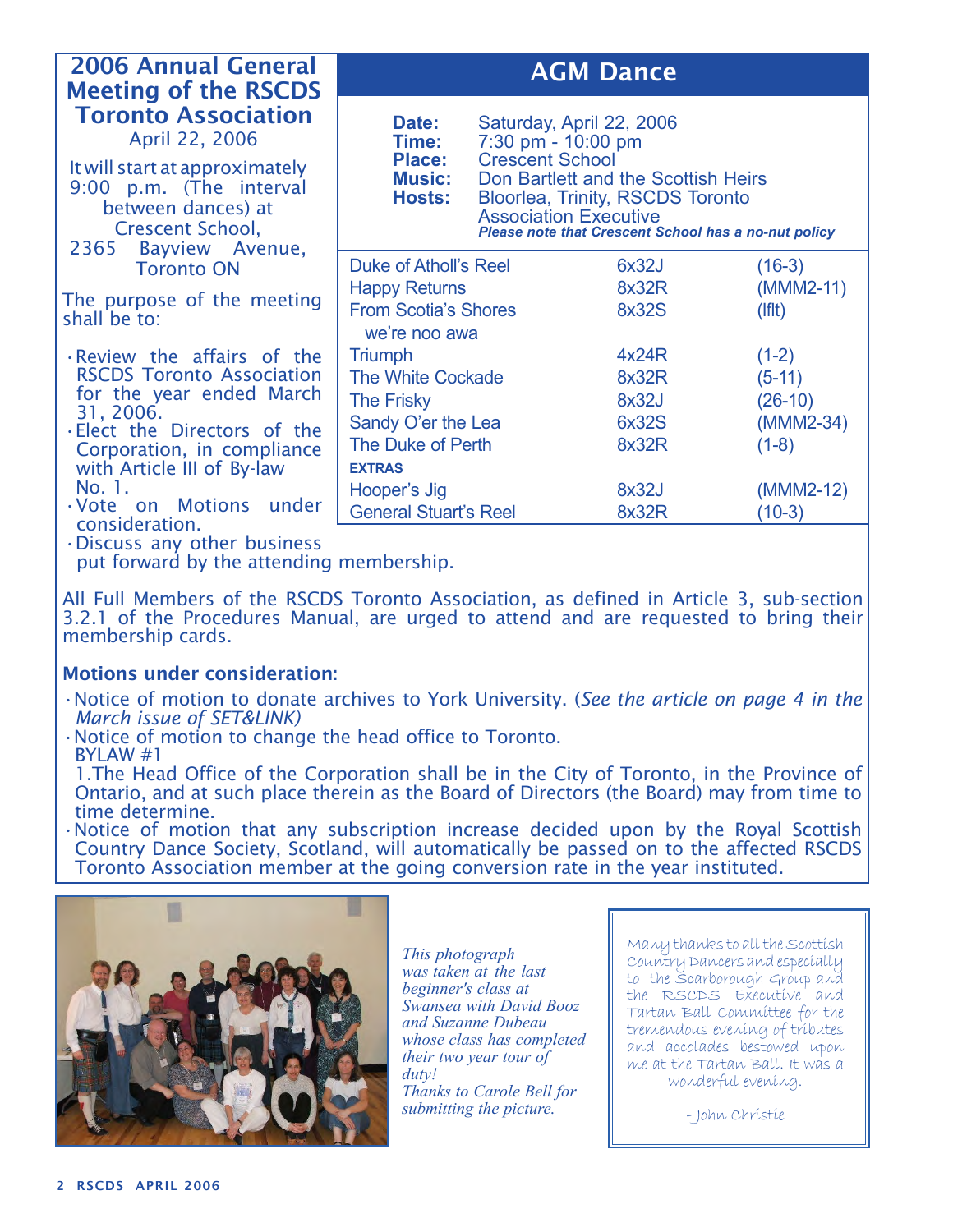# **Upcoming Events**

APRIL 8, 2006, Toronto Association Children's Festival, Crescent School, 2365 Bayview Ave., Doors open at 12:30 p.m., dancing starts at 1:30 p.m. Cost is \$4 per spectator and all children are free. Contact your teacher or Colin and Fiona Philip 905- 785-8983.

APRIL 22, 2006, Ottawa Branch's 40th Anniversary Ruby Ball. Music by Bobby Brown and The Scottish Accent. Contact Lynda Pearson 613-526-5913; lynda. pearson@sympatico.ca or visit www. rscdsottawa.ca.

APRIL 29, 2006, West Acres Social Group's Spring Party, 65 Hinton Road, Rexdale. Music by The Reel Thing. Tickets are \$12.00. Contact Jim Archibald 905-792-4383 or Nora Sutherland 905-276-2602; nora. sutherland@sympatico.ca.

MAY 5, 2006, 7:30 p.m., South Simcoe Scottish Country Dancers' Alliston Spring Dance, at Knox Church, Alliston. Music by Fred Moyes. Tickets \$15 in advance or \$17 at the door (light supper included). Contact David Wilson 705-435-2361 or Grace Graham 705-435-3689.

MAY 5 - 7, 2006, Boston Highland Ball. Contact Joan Hill 617-868-4578 or Ron MacDougald 781-259-0883; Hillwalden@aol. com.

MAY 6, 2006, 5:30 - 9:30 p.m., Toronto Association's Youth Ball, Newtonbrook United Church, 53 Cummer Av. Tickets are \$20 and can be obtained from any of the teachers of Children's Classes or Deirdre McCuish Bark 905-822-1707, barkd@rogers. com.

MAY 6, 2006, St. Catharines Spring Dance. Music by Don Bartlett. Contact Jere Brubaker brubakerjp1@aol.com.

MAY 10, 2006, 8:00 p.m., Glenview SCD Spring Dance, Lawrence Park Community Church, 2180 Bayview Ave., Music by Fred Moyes. \$10 at the door. Contact Brenda Nunes 416-691-1764.

MAY 13. 2006, The Thistle Ball in Victoria, BC. Contact Kathryn Taylor 250-598-3490; kathryntaylorthomson@shaw.ca.

MAY 13, 2006, West Toronto Ball, Ramses Temple. Reception, dinner and dancing. Music by Bobby Brown and The Scottish

Accent. Some term this event "The Beginner's Ball", but there is also lots of challenge for experienced dancers. For tickets, contact Anna Rielly 519-927-5502; t.rielly@rogers. com.

MAY 19 - 21, 2006, Pawling Weekend , Circle Lodge, Hopewell Junction, NY. Musicians are Bobby Brown and The Scottish Accent and Jim Stevenson-Mathews. Teachers are Robert McOwen, MA; Elinor Vandergrift, Washington; Les Lambert, Renfrewshire, Scotland. Contact Sheila Wilson 212-849- 8282 or visit www.rscdsnewyork.org.

MAY 23, 2006, 8:00 - 11:00 p.m., The Hillcrest Group's 30th Anniversary Dance at Crescent School. Music by Bobby Brown and The Scottish Accent. Dancing 8:00 - 10:00 p.m, refreshments 10:00 - 11:00 p.m. Tickets \$25. Contact Jean Noble 416-449- 8070.

MAY 26 - 28, 2006, Peterborough Scottish Country Dance Society's May Weekend Workshop, Stoney Lake. Teacher is Anne Harrison. Music by Fred Moyes. Contact Colin Campbell 705-652-3576; neoblivis@sympatico.ca or visit www.pscdson.org.

MAY 26 - 28, 2006, 4th Annual Youth Weekend West in Victoria, BC. Cost is \$98 for accommodation and all events. Teachers are Mairi Hand, Boise, ID; Fred DeMarse, San Francisco, CA; Ruth Jappy, Delta, BC. Musicians are Muriel Johnstone, Alex Jappy, Mary Ross & UVic's Ad Hoc Ceilidh Band. Contact Frankie Chao 250-381-4756; tuba frank@hotmail.com or visit www. youthweekendwest.com.

JUNE 10, 2006, Orillia Scottish Country Dance Group's Banks O'Couchiching Scottish Ball. Music by Bobby Brown and The Scottish Accent. Tickets are \$35 including a light buffet. Contact Gary Maidlow edmund@idirect.com; after April 9, 2006 at 705-756-2067.

JULY 3 - 7, 2006, Haliburton Summer School at Sir Sandford Fleming College. Instructors are Maggie and Duncan Keppie, NS. Call 1-866-353-6464 or visit www.haliburtonsch oolofthearts.ca.

JULY 3 - 7, 2006, English-Scottish Pinewoods Session, Pinewoods Camp, near Plymouth, MA. Contact Marianne Taylor 603-463- 7771.

JULY 16 - AUGUST 13, 2006, RSCDS Summer School at University Hall, Kennedy Gardens, St. Andrews, Scotland. Scholarship application forms are available from Brenda Hurst brenhurst@hotmail.com or by the Society's Bulletin or www.rscds.org.

JULY 29, 2006, Highlands of Durham's White Heather Ball, Scugog Community & Recreation Centre, Reach St., Port Perry. Music by Bobby Brown and The Scottish Accent. Guest speaker is Moira Kerr. Tickets are \$60 for dinner, entertainment and dancing. Contact Marjorie Mason 905-649-3532.

AUGUST 6 - 13, 2006, T.A.C. Summer School, Wilfrid Laurier University, Waterloo, ON. The T.A.C. welcomes dancers from all levels from Basic to Advanced. Teachers are Ruth Jappy, Robert McOwen, and Rebecca Blackhall-Peters. Musicians are Bobby and Laird Brown, Mara Shea and Jim Stevenson-Mathews. Contact Ian or Pat Souter 905- 578-0289; isouter@cogeco.ca or visit www. tac-rscds.org and click on "Summer School" to download the Brochure and Registration Form.

AUGUST 12 - 25, 2006, The Highland & Islands of Scotland Tour led by Marjorie Mason and Stewart Bennett of the Highlands of Durham Group. Contact Lorna Bates, Carlson Wagonlit Travel 905-683-8411; lbates@on.aibn.com.

NOVEMBER 11, 2006, 9:00 a.m. - 3:45 p.m., Toronto Association Annual Workshop. Teachers: John Wilkinson - Berwickshire, Scotland, Carol Howe - Grimsby & Georgina Finlay - Weston. Musicians: Bobby Brown, Laird Brown and Don Bartlett. Contact Theresa Malek 416-535-4447; theresamalek@rogers. com.

JULY 25 - 29, 2007, International Scottish Country Dance School, Dalhousie University, Halifax, NS. Teachers are Mary Murray, BC; Robert McOwen, MA; Joe Wallin, NS; Duncan & Maggie Keppie, NS; Merrill Huebach, NS. Music by Tullochgorum, MA and The Macadians, NS. Contact Lydia Hedge 902-827-2033.

*Please send all submissions for SET & LINK and website to the Communications Director, Christine Bowers. E-mail: cbowers@sympatico.ca Telephone: 416-481-3975*